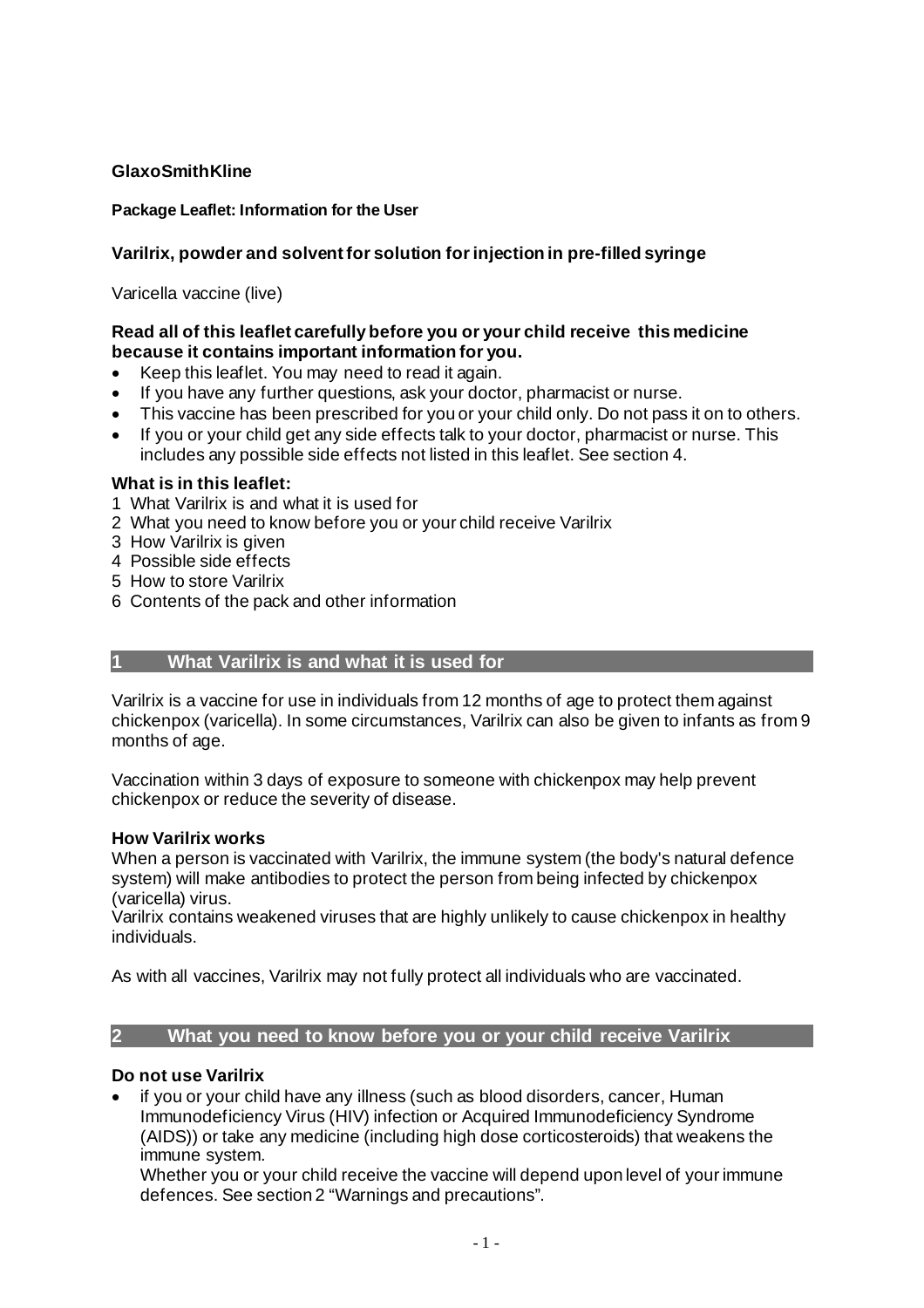- if you or your child are allergic to any of the ingredients of this vaccine (listed in section 6). Signs of an allergic reaction may include itchy skin rash, shortness of breath and swelling of the face or tongue.
- if you or your child are known to be allergic to neomycin (an antibiotic agent). A known contact dermatitis (skin rash when the skin is in direct contact with allergens such as neomycin) should not be a reason not to be vaccinated but talk to your doctor first.
- if you or your child have previously had an allergic reaction to any vaccine against varicella.
- if you are pregnant. In addition, pregnancy should be avoided for 1 month following vaccination.

## **Warnings and precautions**

Talk to your doctor, pharmacist or nurse before you or your child receive Varilrix

- if you or your child have a severe infection with a high temperature. It might be necessary to postpone the vaccination until recovery. A minor infection such as a cold should not require postponement of the vaccination but talk to your doctor first.
- if you or your child have a weakened immune system due to diseases (e.g. such as HIV infection) and/or treatments. You or your child should be closely monitored as the responses to the vaccines may not be sufficient to ensure a protection against the illness (see section 2 "Do not use Varilrix").
- if you have bleeding problems or bruise easily.

Fainting can occur (mostly in adolescents) following, or even before, any needle injection. Therefore tell the doctor or nurse if you or your child fainted with a previous injection.

Like other vaccines, Varilrix may not completely protect you or your child against catching chickenpox. However, individuals who have been vaccinated and catch chickenpox usually have a very mild disease, compared with individuals who have not been vaccinated.

In rare cases the weakened virus can be passed on from a vaccinated person to others. This has usually occurred when the person vaccinated had some spots or blisters. Healthy individuals who become infected in this way usually only develop a mild rash, which is not harmful.

Once vaccinated, you or your child should attempt to avoid for up to 6 weeks after vaccination, whenever possible, close association with the following individuals:

- individuals with a weakened immune system;
- pregnant women who either have not had chickenpox or have not been vaccinated against chickenpox;
- new-born infants of mothers who either have not had chickenpox or have not been vaccinated against chickenpox.

## **Other medicines and Varilrix**

Tell your doctor or pharmacist if you or your child are taking, have recently taken or might take any other vaccines and/or medicines.

Tell your doctor if you or your child are due to have a skin test for possible tuberculosis. If this test is done within 6 weeks after receiving Varilrix, the result may not be reliable.

Vaccination should be delayed for at least 3 months if you or your child have received a blood transfusion or human antibodies (immunoglobulins).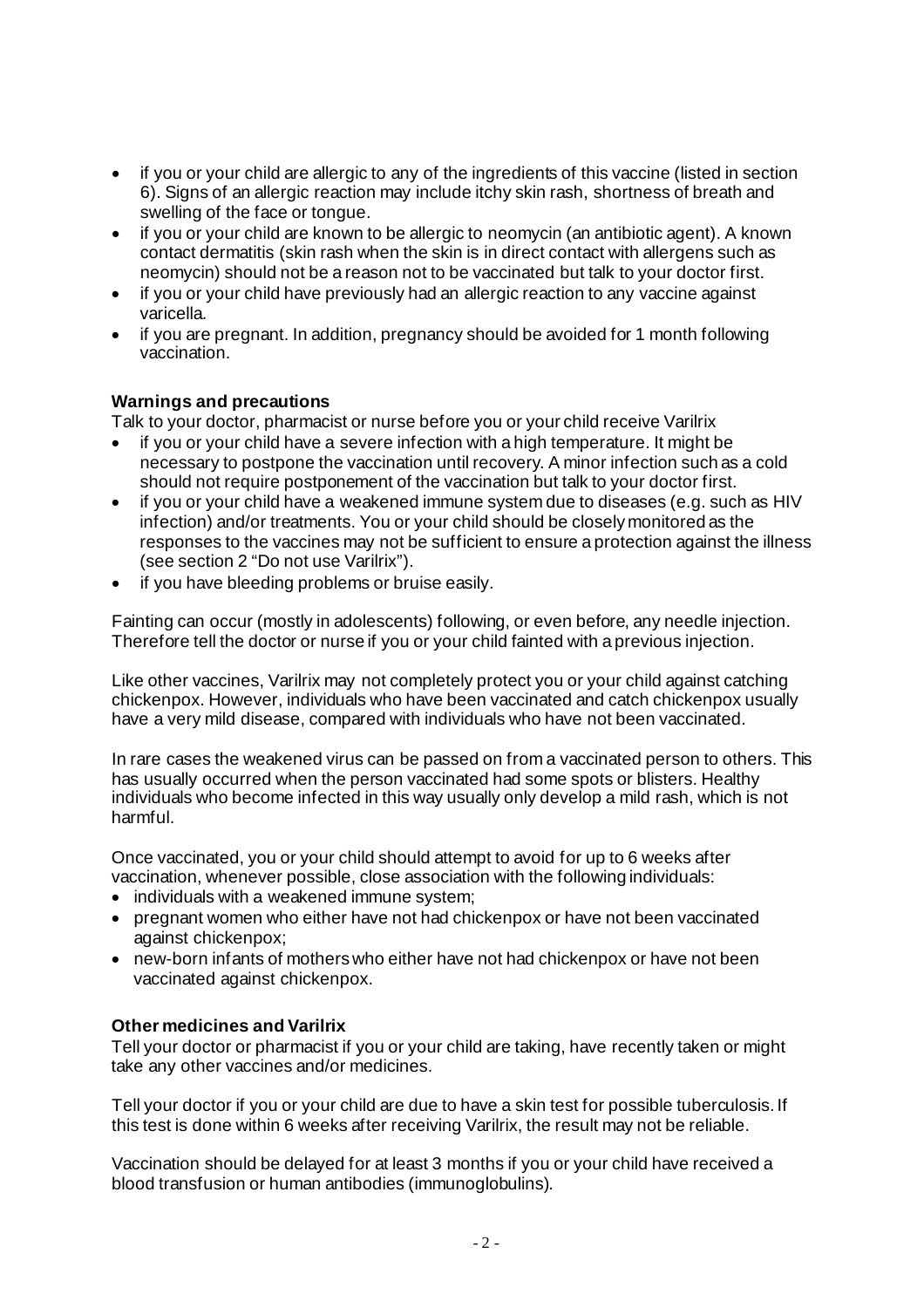The use of aspirin or other salicylates (a substance present in some medicines used to lower fever and relieve pain) should be avoided for 6 weeks following vaccination with Varilrix as this may cause a serious disease called Reye's Syndrome which can affect all body organs.

Varilrix can be administered at the same time as other vaccines. A different injection site will be used for each vaccine.

### **Pregnancy and breast-feeding**

Varilrix should not be administered to pregnant women.

If you are pregnant or breast-feeding, think you may be pregnant or are planning to have a baby, ask your doctor or pharmacist before the vaccination is given. Also, it is important that you do not become pregnant within one month after having the vaccine. During this time you should use an effective method of birth control to avoid pregnancy.

Inform your doctor if you are breast-feeding or if you intend to breast-feed. Your doctor will decide if you should receive Varilrix.

#### **Driving and using machines**

Varilrix has no or negligible influence on the ability to drive and use machines. However, some of the effects mentioned under section 4 "Possible side effects" may temporarily affect the ability to drive or use machines.

## **Varilrix contains sorbitol and phenylalanine.**

This vaccine contains 6 mg of sorbitol per dose.

This vaccine contains 331 micrograms of phenylalanine per dose. Phenylalanine may be harmful if you have phenylketonuria (PKU), a rare genetic disorder in which phenylalanine builds up because the body cannot remove it properly.

#### **3 How Varilrix is given**

Varilrix is injected under the skin or into the muscle either in the upper arm or in the outer thigh.

Individuals from 12 months of age should be administered 2 doses of Varilrix at least 6 weeks apart. The time between the first and second dose **must not** be less than 4 weeks.

In some circumstances, the first dose of Varilrix may be administered to infants from 9 to 11 months of age. In these cases, two doses are needed and should be given at least 3 months apart.

Individuals who are at risk of severe chickenpox such as those receiving treatment for cancer, may receive additional doses. The time between doses **must not** be less than 4 weeks.

The appropriate time and number of doses will be determined by your doctor on the basis of appropriate official recommendations.

#### **If you or your child receive more Varilrix than you or your child should**

Overdose is very unlikely because the vaccine is provided in a single dose vial and is administered by a doctor or nurse. Few cases of accidental administration were reported and only in some of them abnormal drowsiness and fits (seizures) were reported.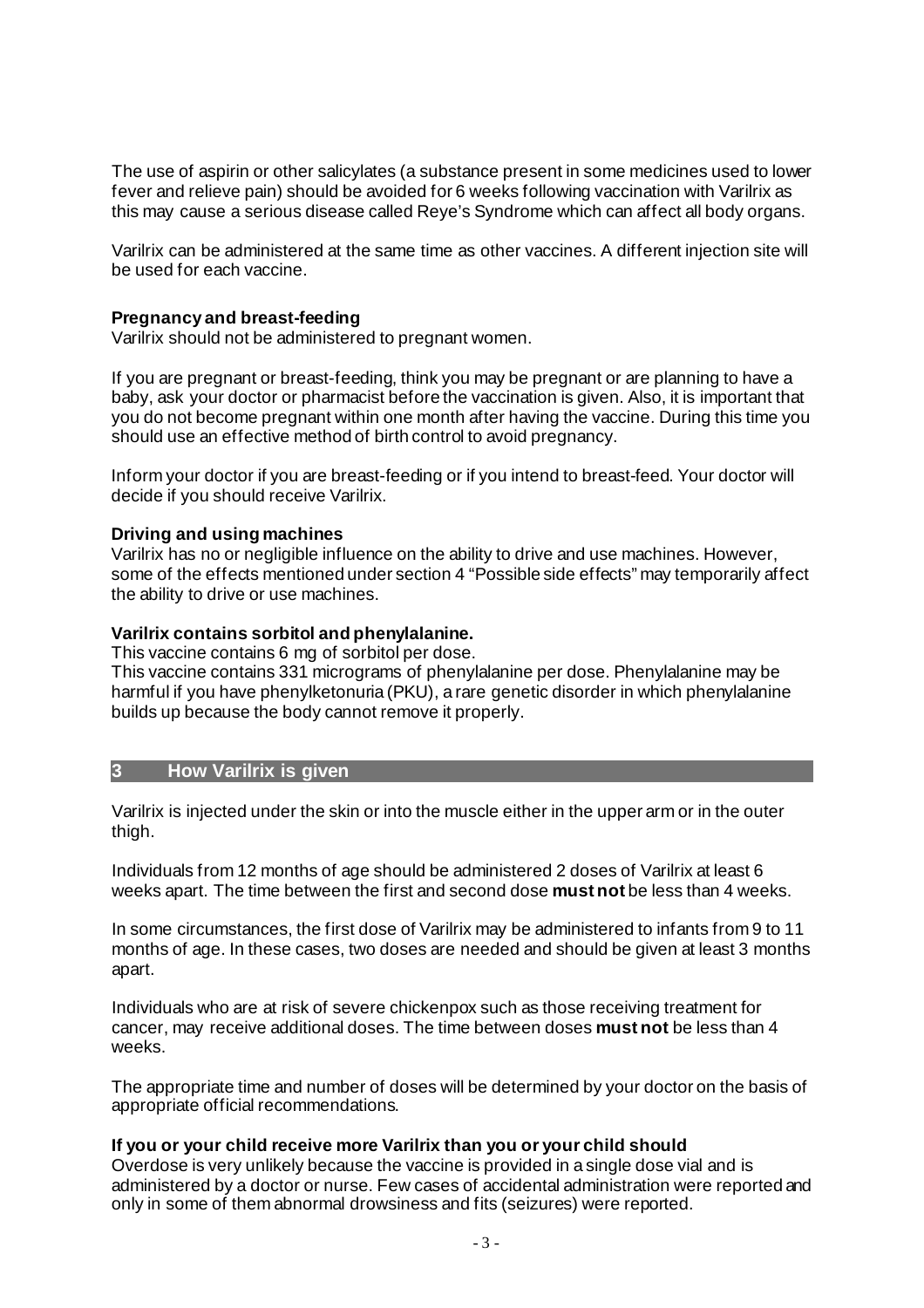# **If you think you or your child have missed a dose of Varilrix**

Contact your doctor who will decide if a dose is required and when to give it.

## **4 Possible side effects**

Like all medicines, this medicine can cause side effects, although not everybody gets them.

The following side effects may happen with this vaccine

- Very common (may affect more than 1 in 10 people)
	- pain and redness at the injection site
- Common (may affect up to 1 in 10 people)
	- rash (spots and/or blisters)
	- swelling at the injection site\*
	- fever of 38°C or higher (rectal)\*
- Uncommon (may affect up to 1 in 100 people)
	- upper respiratory tract infection
	- sore throat and discomfort when swallowing (pharingitis)
	- swollen lymph glands
	- irritability
	- headache
	- feeling drowsy
	- cough
	- itchy, runny or blocked nose, sneezing (rhinitis)
	- nausea
	- vomiting
	- chickenpox-like rash
	- itching
	- joint pain
	- muscle pain
	- fever higher than 39.5°C (rectal)
	- lack of energy (fatigue)
	- generally feeling unwell

**Rare** (may affect up to 1 in 1,000 people)

- inflammation of eye (conjunctivitis)
- stomach pain
- diarrhoea
- itchy, bumpy rash (hives)
- \* Swelling at the injection site and fever may happen very commonly in adolescents and adults. Swelling may also happen very commonly after the second dose in children under 13 years of age.

The following side effects have been reported on a few occasions during routine use of Varilrix:

- shingles (herpes zoster).
- small spotted bleeding or bruising more easily than normal due to a drop in a type of blood cells called platelets.
- allergic reactions. Rashes that may be itchy or blistering, swelling of the eyes and face, difficulty in breathing or swallowing, a sudden drop in blood pressure and loss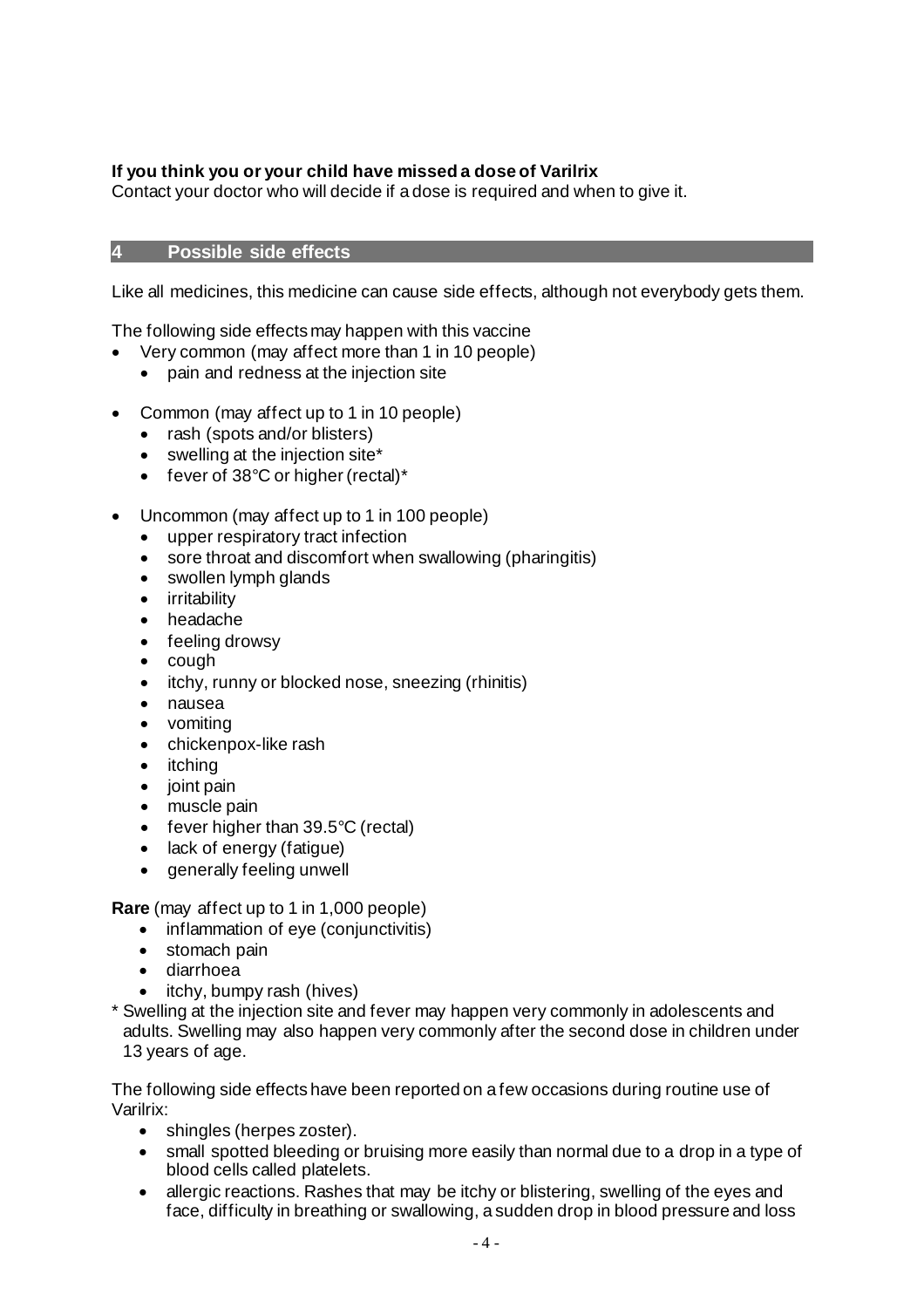of consciousness. Such reactions may occur before leaving the doctor's surgery. However, if you or your child get any of these symptoms you should contact a doctor urgently.

- infection or inflammation of the brain, spinal cord and peripheral nerves resulting in temporary difficulty when walking (unsteadiness) and/or temporary loss of control of bodily movements, stroke (damage to the brain caused by an interruption to its blood supply).
- fits or seizures.
- inflammation, narrowing or blockage of blood vessels. This may include unusual bleeding or bruising under the skin (Henoch Schonlein purpura) or fever which lasts for more than five days, associated with a rash on the trunk sometimes followed by a peeling of the skin on the hands and fingers, red eyes, lips, throat and tongue (Kawasaki disease).
- erythema multiforme (symptoms are red, often itchy spots, similar to the rash of measles, which starts on the limbs and sometimes on the face and the rest of the body).

## **Reporting of side effects**

If you or your child get any side effects, talk to your doctor, pharmacist or nurse. This includes any possible side effects not listed in this leaflet. You can also report side effects directly via the Yellow Card Scheme at: [www.mhra.gov.uk/yellowcard](http://www.mhra.gov.uk/yellowcard) or search for MHRA Yellow Card in the Google Play or Apple App Store.

By reporting side effects you can help provide more information on the safety of this medicine.

## **5 How to store Varilrix**

Keep this vaccine out of the sight and reach of children.

Do not use this vaccine after the expiry date which is stated on the carton. The expiry date refers to the last day of that month.

Store and transport refrigerated (2°C - 8°C).

Store in the original package in order to protect from light.

After reconstitution, the vaccine should be administered promptly. If this is not possible, the reconsistuted vaccine may be kept for up to 90 minutes at room temperature (25°C) or up to 8 hours in the refrigerator (2°C to 8°C). If not used within the recommended in-use storage timeframes and conditions, the reconstituted vaccine must be discarded.

Do not throw any medicines via wastewater or household waste. Ask your pharmacist how to throw away medicines you no longer use. These measures will help protect the environment

# **6 Contents of the pack and other information**

## **What Varilrix contains**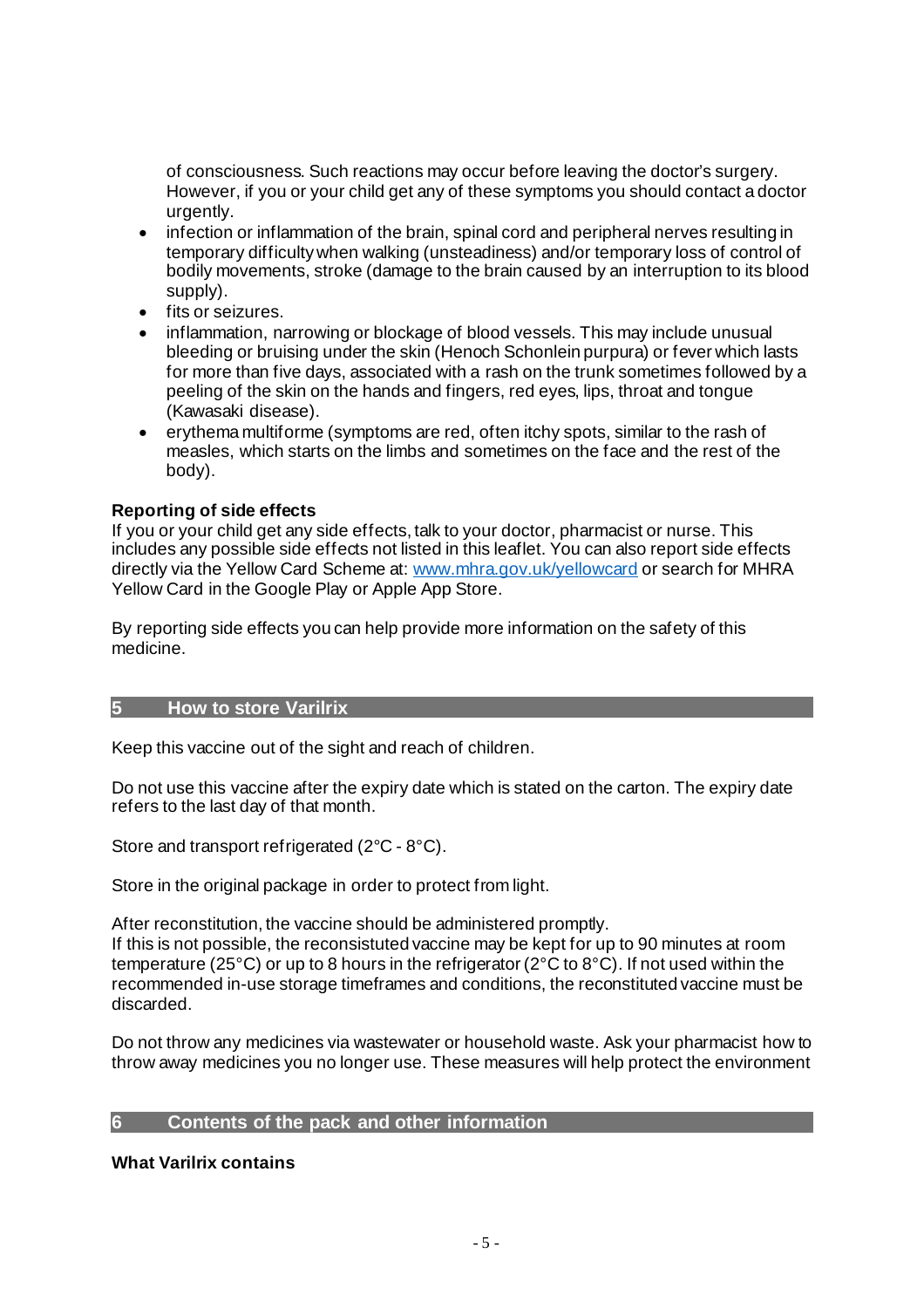- The active substance is varicella live attenuated virus (Oka strain, produced in MRC-5 human diploid cells). Each 0.5 mL dose of the reconstituted vaccine contains not less than 103.3 PFU (Plaque-forming units) of varicella virus.
- The other ingredients are: Powder: amino acids (containing phenylalanine), lactose anhydrous, sorbitol (E 420), mannitol (E 421). Solvent: water for injections.

## **What Varilrix looks like and contents of the pack**

Varilrix is presented as a powder and solvent for solution for injection (powder in a vial for 1 dose and solvent in a pre-filled syringe (0.5 mL)) with or without separate needles in the following pack sizes:

- with 1 separate needle: pack sizes of 1 or 10. with 2 separate needles: pack sizes of 1 or 10.
- without needles: pack sizes of 1 or 10.

Varilrix is supplied as slightly cream to yellowish or pinkish powder and a clear colourless solvent (water for injections) for reconstituting the vaccine.

Not all pack sizes may be marketed.

### **Marketing Authorisation Holder and Manufacturer**

Marketing Authorisation Holder: SmithKline Beecham Ltd, 980 Great West Road, Brentford, Middlesex, TW8 9GS

Manufacturer: GlaxoSmithKline Biologicals S.A., Rue de l'Institut 89, B-1330 Rixensart, Belgium.

#### **Other formats:**

To listen to or request a copy of this leaflet in Braille, large print or audio please call, free of charge:

0800 198 5000 (UK only).

Please be ready to give the following information: **Product name Varilrix**  Reference number 10592/0121

This is a service provided by the Royal National Institute of Blind People. This leaflet was last revised in October 2021.

Trade marks are owned by or licensed to the GSK group of companies

© 2021 GSK group of companies or its licensor

----------------------------------------------------------------------------------------------------------------

#### **The following information is intended for healthcare professionals only.**

**Varilrix, powder and solvent for solution for injection in pre-filled syringe.**  Varicella vaccine (live)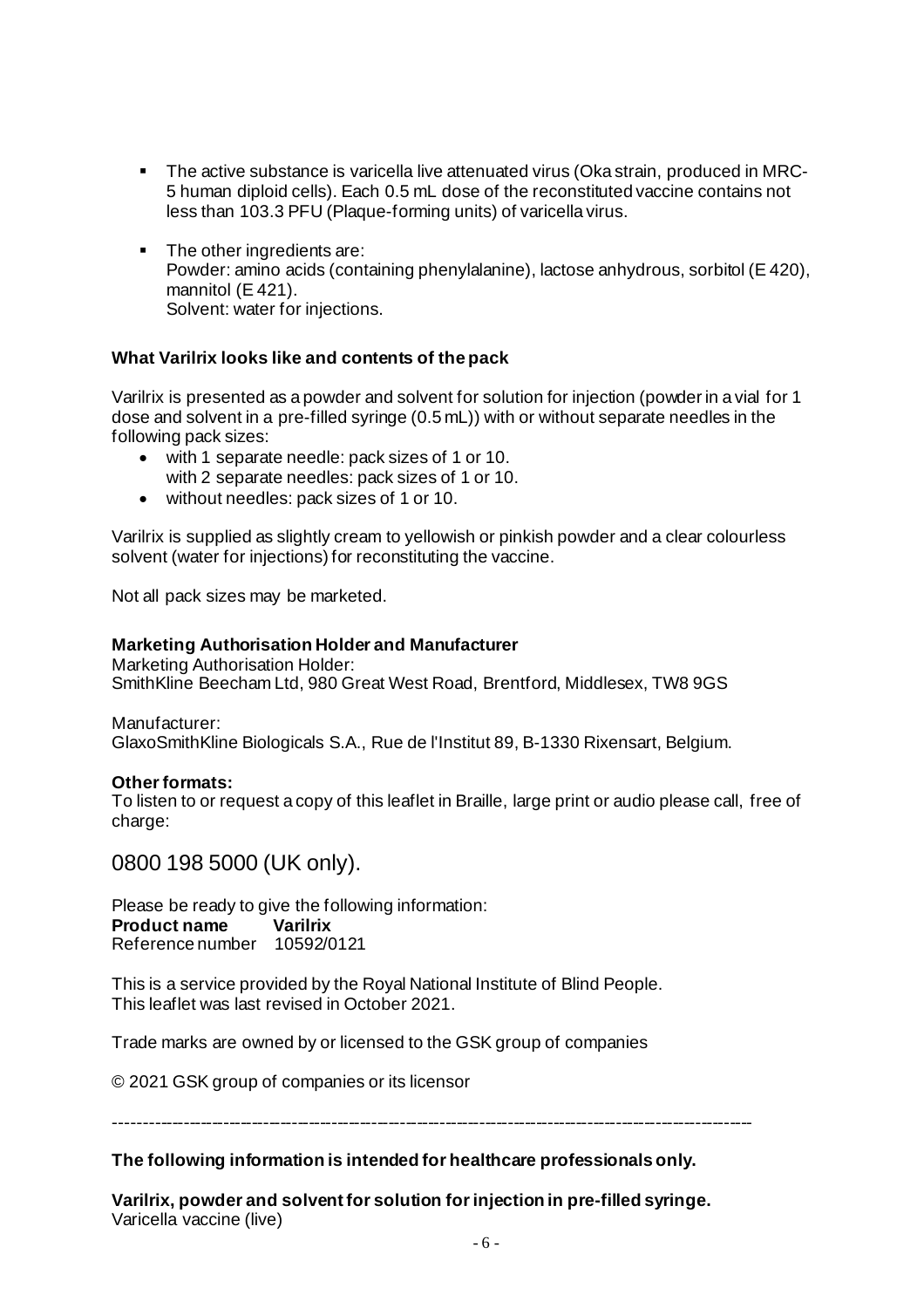As with all injectable vaccines, appropriate medical treatment and supervision should always be readily available in case of a rare anaphylactic event following the administration of the vaccine.

Alcohol and other disinfecting agents must be allowed to evaporate from the skin before injection of the vaccine since they can inactivate the attenuated viruses in the vaccine.

Varilrix must not be administered intravascularly or intradermally.

In the absence of compatibility studies, this medicinal product must not be mixed with other medicinal products.

The solvent and the reconstituted vaccine should be inspected visually for any foreign particulate matter and/or abnormal physical appearance before administration. In the event of either being observed, do not administer the vaccine.

The vaccine must be reconstituted by adding the entire contents of the pre-filled syringe of solvent to the vial containing the powder..

To attach the needle to the syringe, carefully read the instructions given with pictures 1 and 2. However, the syringe provided with Varilrix might be slightly different (without screw thread) than the syringe illustrated.

In that case, the needle should be attached without screwing.